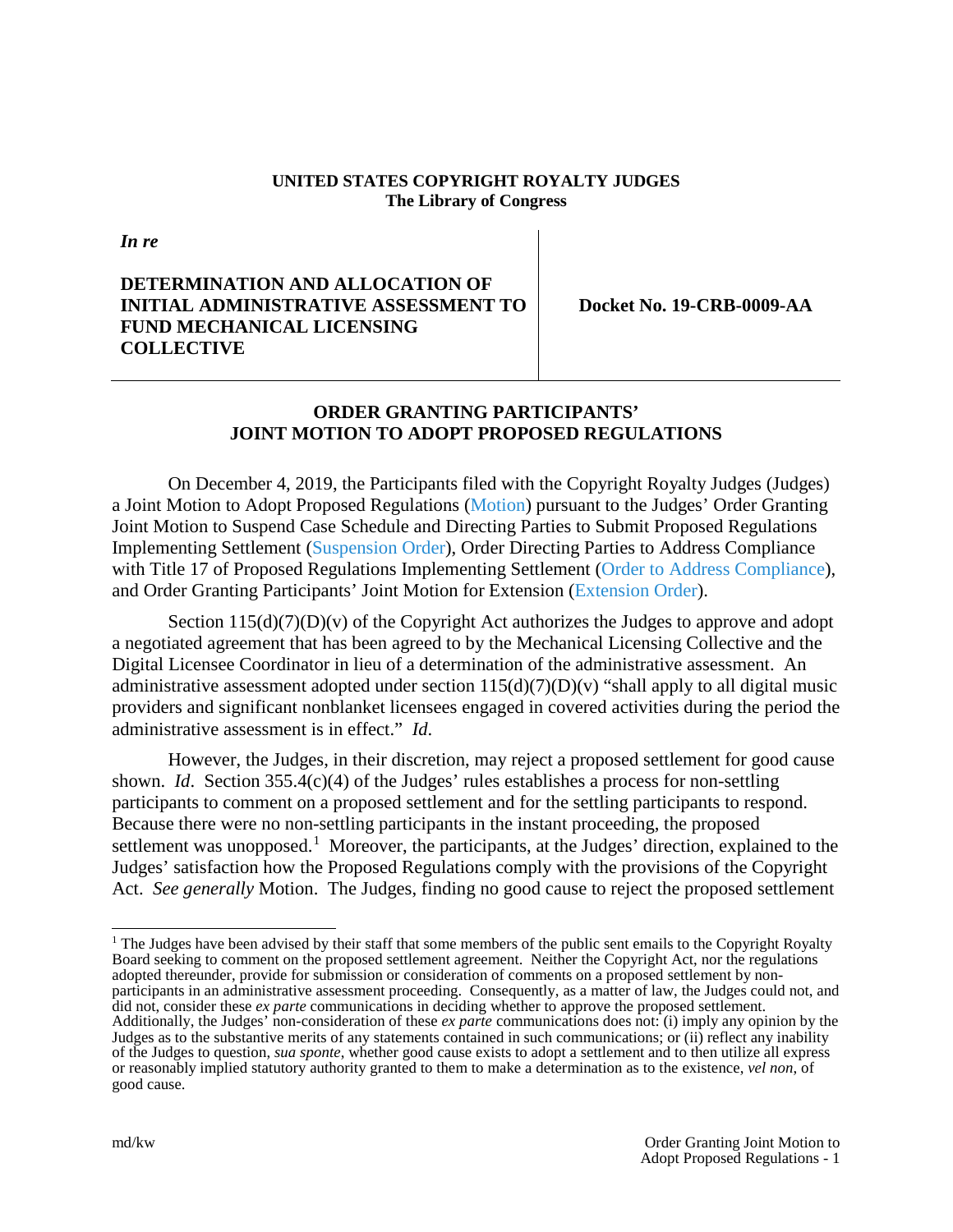agreement, hereby approve and adopt it with some modifications to improve clarity and readability and to comply with Federal Register style guidelines.

Having considered the Motion and the Proposed Regulations, the Judges hereby **GRANT**  the Motion. Section  $802(f)(1)(D)$  of the Copyright Act provides that "[t]he Register of Copyrights may review for legal error the resolution by the Copyright Royalty Judges of a material question of substantive law under this title that underlies or is contained in a final determination of the Copyright Royalty Judges." The Judges will submit the Proposed Regulations in Exhibit A to the Register of Copyrights for review under that provision and, upon the conclusion of that review, will cause them to be published in the Federal Register.

## **SO ORDERED.**

Digitally signed f. W. Den by Jesse Feder Date: 2019.12.12  $\frac{11:35:15-05'00'}{2}$ 

Jesse M. Feder Chief Copyright Royalty Judge

Dated: December 12, 2019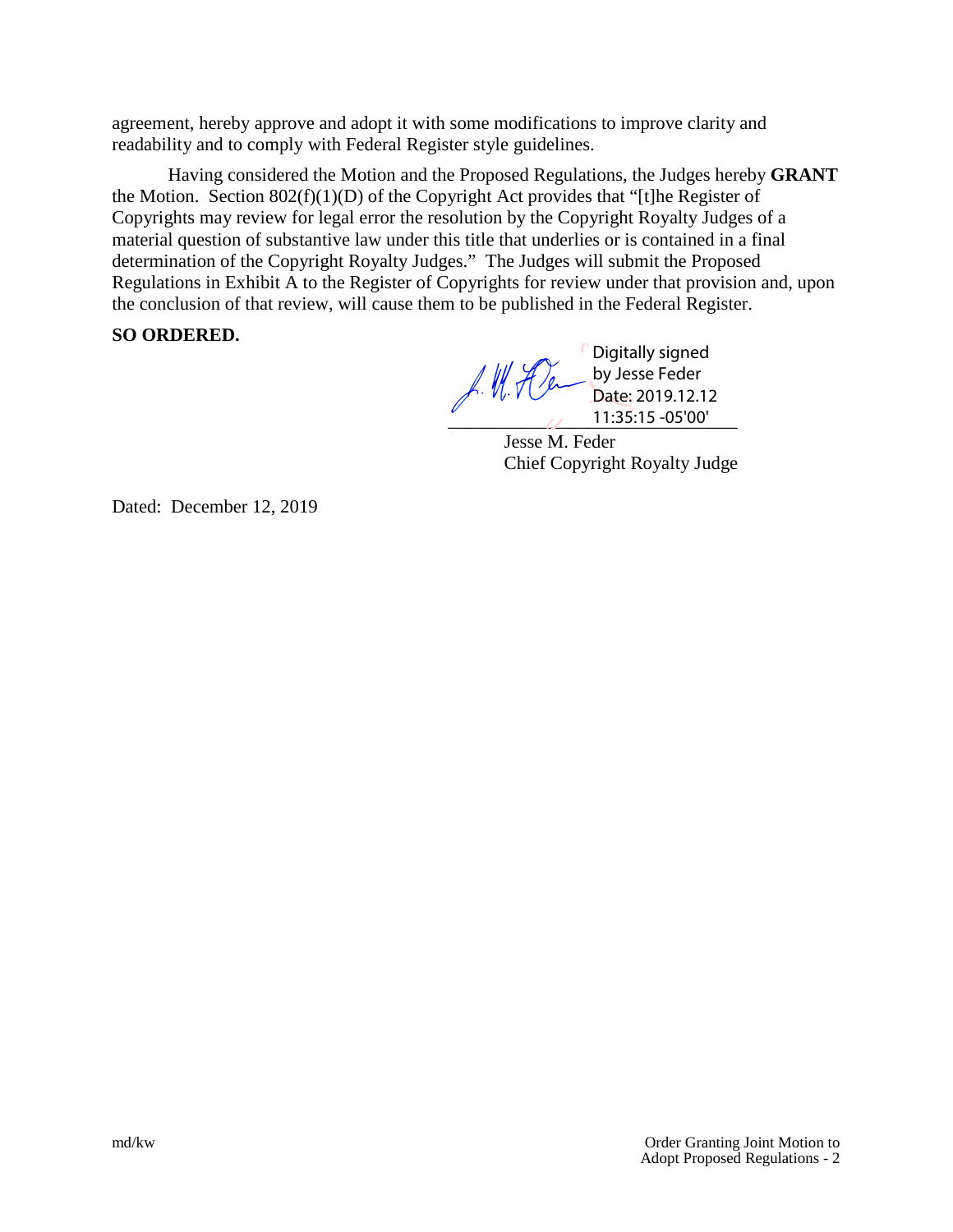#### **Exhibit A**

## **LIBRARY OF CONGRESS**

**Copyright Royalty Board**

**37 CFR Part 390**

**[Docket No. 19-CRB-0009 AA]**

**Determination and Allocation of Initial Administrative Assessment to Fund Mechanical Licensing Collective (Initial AA)**

**AGENCY:** Copyright Royalty Board, Library of Congress.

**ACTION:** Final rule.

**SUMMARY:** The Copyright Royalty Judges publish final regulations that set the amount and allocation of the Initial Administrative Assessment to fund the Mechanical Licensing Collective.

**DATES:** *Effective Date:* [INSERT DATE OF PUBLICATION IN THE FEDERAL REGISTER].

**ADDRESSES:** *Docket*: For access to the docket to read background documents go to eCRB, the Copyright Royalty Board's electronic filing and case management system, at https://app.crb.gov/, and search for docket number 19–CRB–0009 AA.

**FOR FURTHER INFORMATION CONTACT:** Anita Blaine, Program Specialist, by telephone at (202) 707-7658 or by e-mail at  $crb@loc.gov$ .

**SUPPLEMENTARY INFORMATION:** On July 8, 2019, the Copyright Royalty

Board initiated the proceeding titled *Determination and Allocation of Initial* 

*Administrative Assessment to Fund Mechanical Licensing Collective*, by causing to be published a notice in the *Federal Register* at 84 FR 32475, pursuant to the Orrin G.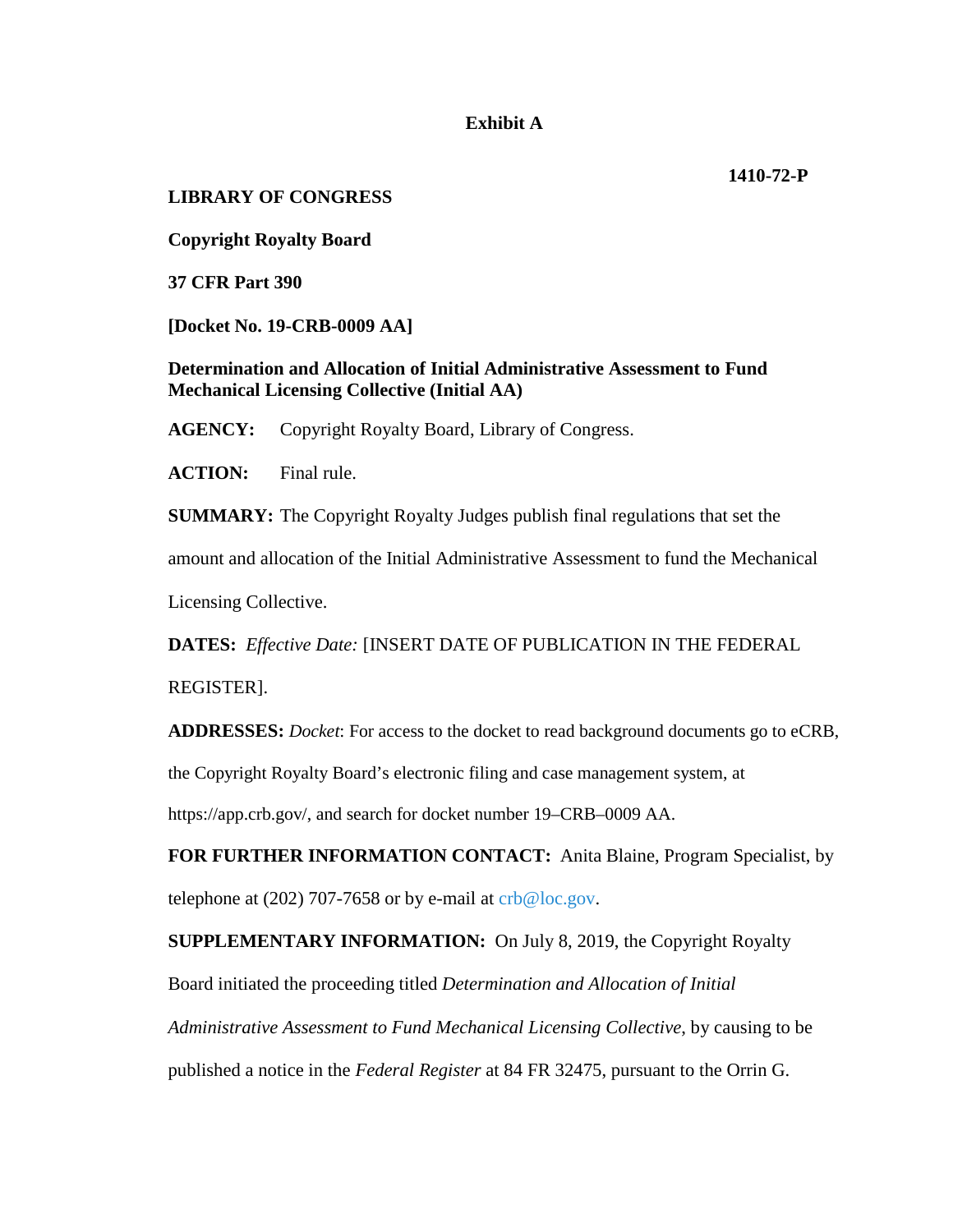Hatch-Bob Goodlatte Music Modernization Act (MMA), Pub. L. 115–264, 132 Stat. 3676 (Oct. 11, 2018), 17 U.S.C. 115(d)(7)(D)(vii) and 801(b)(8) (2018). The purpose of this proceeding was to determine the initial administrative assessment that digital music providers and any significant nonblanket licensees must pay to fund the collective total costs of the Mechanical Licensing Collective.

On November 14, 2019, the Mechanical Licensing Collective and the Digital Licensee Coordinator filed with the Copyright Royalty Judges ("Judges") a Joint Notice of Settlement and Motion to Suspend Case Schedule informing the Judges that they had reached a full settlement of all terms in the proceeding and describing in detail those terms. The Judges granted that motion and directed the participants to file proposed regulations.

Section  $115(d)(7)(D)(v)$  of the Copyright Act authorizes the Judges to approve and adopt a negotiated agreement that has been agreed to by the Mechanical Licensing Collective and the Digital Licensee Coordinator in lieu of a determination of the administrative assessment. An administrative assessment adopted under sec.  $115(d)(7)(D)(v)$  "shall apply to all digital music providers and significant nonblanket licensees engaged in covered activities during the period the administrative assessment is in effect." *Id*.

However, the Judges, in their discretion, may reject a proposed settlement for good cause shown. Section  $355.4(c)(4)$  of 37 CFR establishes a process for non-settling participants to comment on a proposed settlement and for the settling participants to respond. Because there were no non-settling participants in the instant proceeding, the

2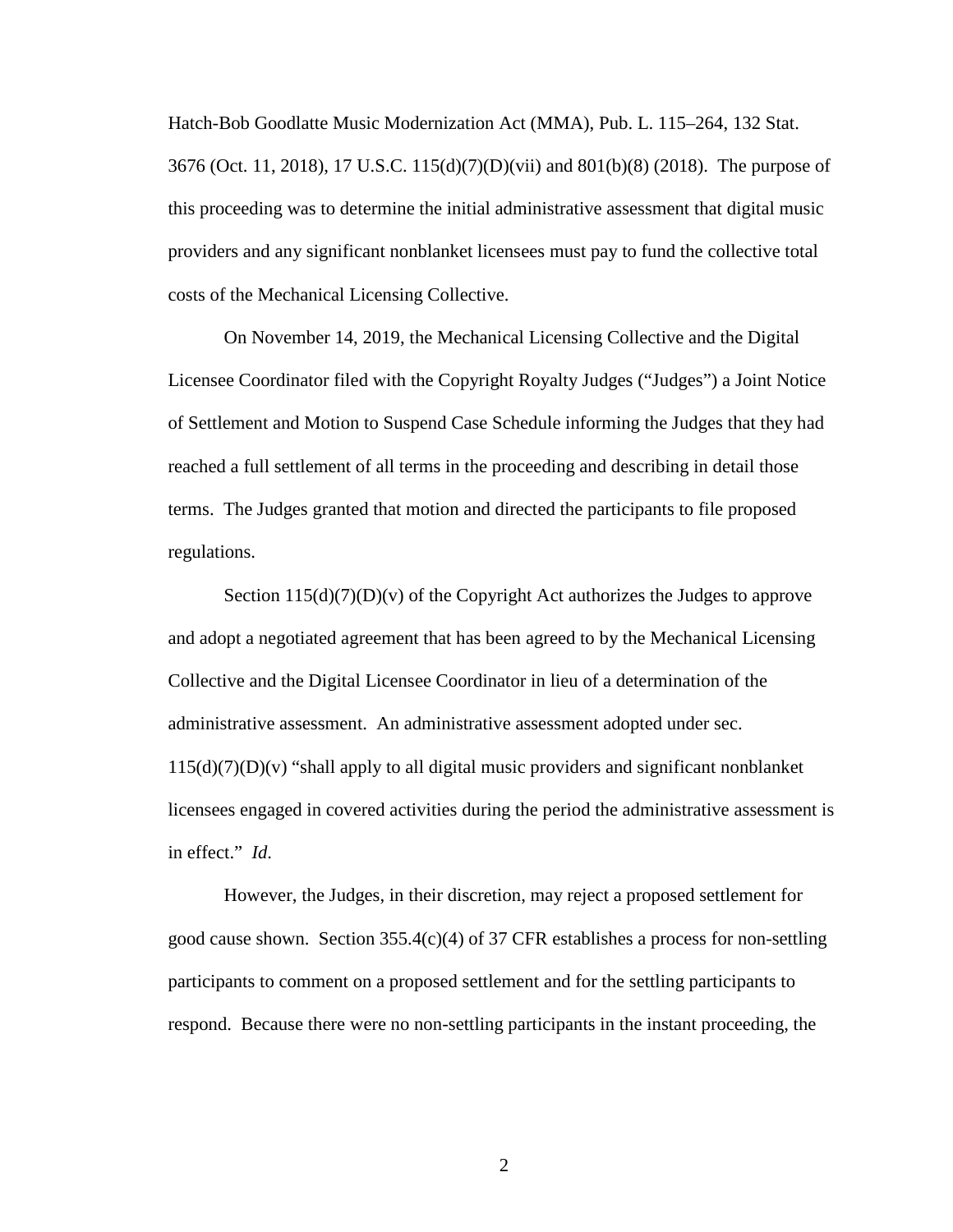proposed settlement was unopposed.<sup>[1](#page-4-0)</sup> Moreover, the participants, at the Judges' direction, explained to the Judges' satisfaction how the Proposed Regulations comply with the provisions of the Copyright Act. *See generally* Motion. The Judges, finding no good cause to reject the proposed settlement agreement, hereby adopt it and publish these final regulations implementing the settlement.

#### **List of Subjects in 37 CFR Part 390**

Copyright, Licensing and registration, Music, Phonorecords, Recordings,

#### Royalties.

For the reasons set forth in the preamble, the Copyright Royalty Judges add part

390 to chapter III of title 37 of the Code of Federal Regulations as follows:

## **PART 390—AMOUNTS AND TERMS FOR ADMINISTRATIVE ASSESSMENTS TO FUND MECHANICAL LICENSING COLLECTIVE**

Sec.

390.1 Definitions. 390.2 Amount of assessments. 390.3 Annual minimum fees. 390.4 Annual Assessment allocation and payment.

Authority: 17 U.S.C. 115, 801(b).

## **PART 390—AMOUNTS OF AND TERMS FOR ADMINISTRATIVE**

# **ASSESSMENTS TO FUND MECHANICAL LICENSING COLLECTIVE**

#### **§ 390.1 Definitions.**

<span id="page-4-0"></span> $1$  The Judges have been advised by their staff that some members of the public sent emails to the Copyright Royalty Board seeking to comment on the proposed settlement agreement. Neither the Copyright Act, nor the regulations adopted thereunder, provide for submission or consideration of comments on a proposed settlement by non-participants in an administrative assessment proceeding. Consequently, as a matter of law, the Judges could not, and did not, consider these *ex parte* communications in deciding whether to approve the proposed settlement. Additionally, the Judges' non-consideration of these *ex parte* communications does not: (i) imply any opinion by the Judges as to the substantive merits of any statements contained in such communications; or (ii) reflect any inability of the Judges to question, *sua sponte*, whether good cause exists to adopt a settlement and to then utilize all express or reasonably implied statutory authority granted to them to make a determination as to the existence, *vel non*, of good cause.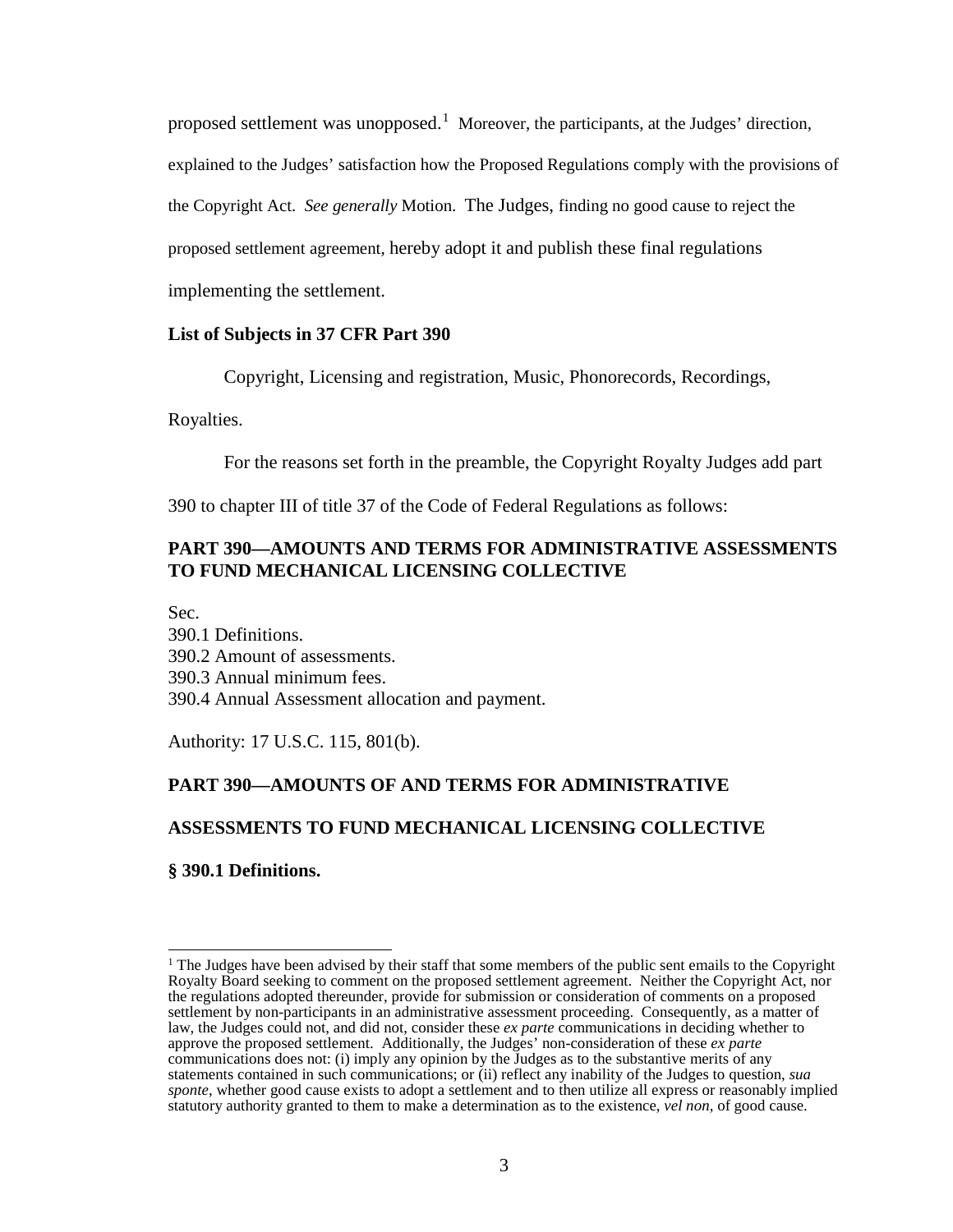*Administrative assessment* has the meaning set forth in 17 U.S.C. 115(e)(3).

*Aggregate Sound Recordings Count* means the sum of the Unique Sound Recordings Counts of each and every Licensee, calculated over the respective Quarterly Allocation calculation period.

*All Licensee Assessment Pool* means an amount equaling 50% of each Annual Assessment and Quarterly Allocation.

*Annual Assessment* means the administrative assessment for each calendar year beginning with the calendar year 2021.

*Annual Calculation Period* means the calculation period for annual minimum fees, as set forth in § 390.3(b).

*Annual minimum fee* means the minimum amount each Licensee shall pay for each Annual Assessment period, as set forth in § 390.3.

*Certified Minimum Fee Disclosure* means a Licensee's certified statement setting forth its Unique Sound Recordings Count for the respective calculation period.

*Digital licensee coordinator* or *DLC* has the meaning set forth in 17 U.S.C.

 $115(e)(9)$ .

*ECI* means the Employment Cost Index for Total Compensation (not seasonally adjusted), all civilian workers, as published on the website of the United States Department of Labor, Bureau of Labor Statistics, for the most recent 12-month period for which data are available on the date that is 60 days prior to the start of the calendar year.

*License availability date* has the meaning set forth in 17 U.S.C. 115(e)(15).

*Licensee* means either: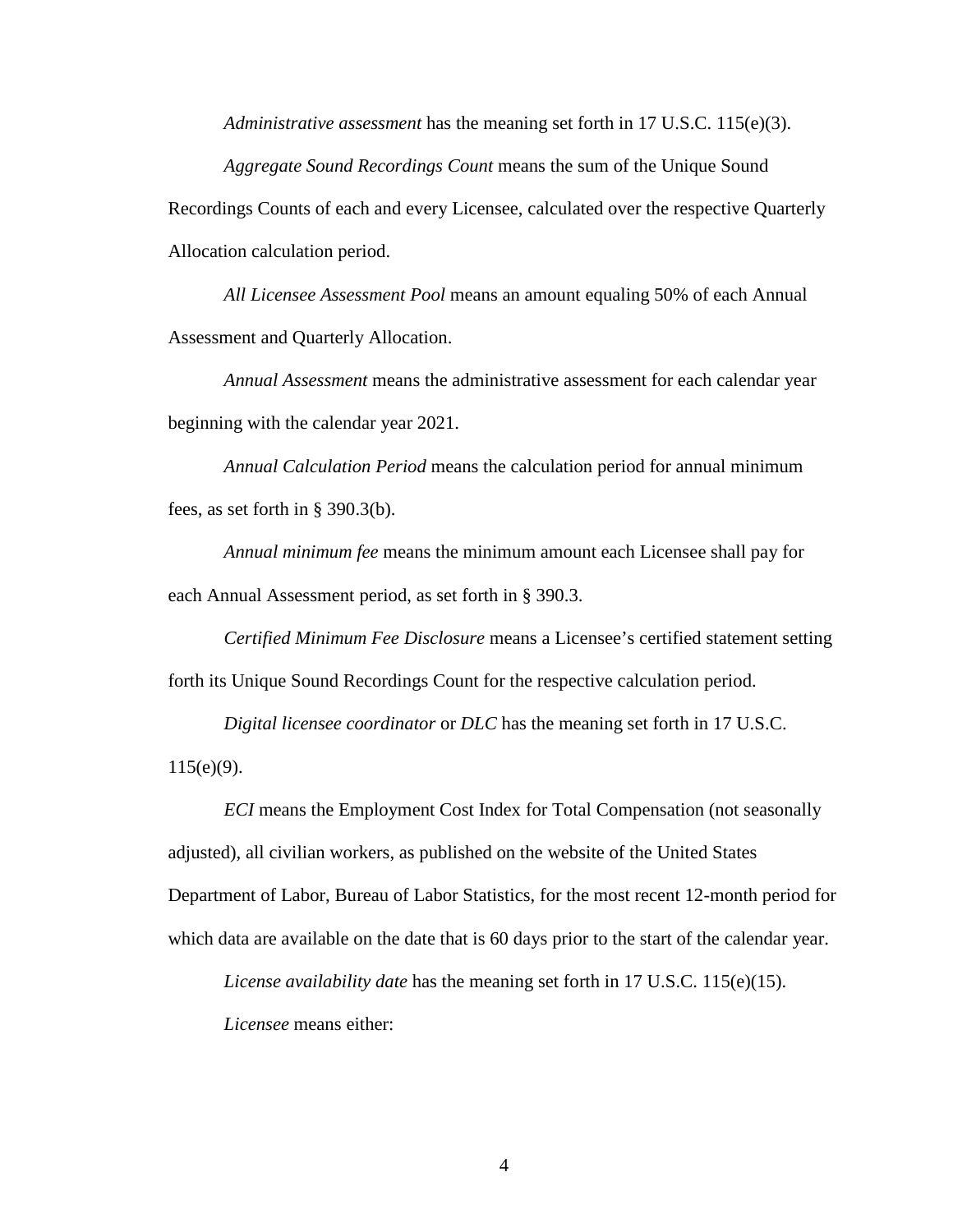(1) A digital music provider that is engaged, in all or in part, in covered activities pursuant to a blanket license; or

(2) A significant nonblanket licensee, as those terms are defined under 17 U.S.C.  $115(e)$ .

*Mechanical licensing collective* or *MLC* has the meaning set forth in 17 U.S.C. 115(e)(18).

*Notice of license* has the meaning set forth in 17 U.S.C. 115(e)(22).

*Notice of nonblanket activity* has the meaning set forth in 17 U.S.C. 115(e)(23).

*Quarterly Allocation* means each of four equal parts of each Annual Assessment, to be paid on a calendar quarterly basis.

*Startup Assessment* means the one-time administrative assessment for the startup phase of the Mechanical licensing collective.

*Threshold Licensee* means a Licensee that reports at least 7.5% of the Aggregate Sound Recordings Count of all Licensees.

*Threshold Licensee Assessment Pool* means an amount equaling 50% of each Annual Assessment and Quarterly Allocation.

*Unique Sound Recordings Count* means, for each Licensee, the number of unique and royalty-bearing sound recordings used per month by such Licensee in Section 115 covered activities, such as would be reflected in the information required to be reported under Section 115(d), calculated as a monthly average over the respective calculation period. For example, a Licensee's Unique Sound Recordings Count for a Quarterly Allocation calculation period will be calculated by adding together the counts of unique and royalty-bearing sound recordings reported by such Licensee to the MLC during each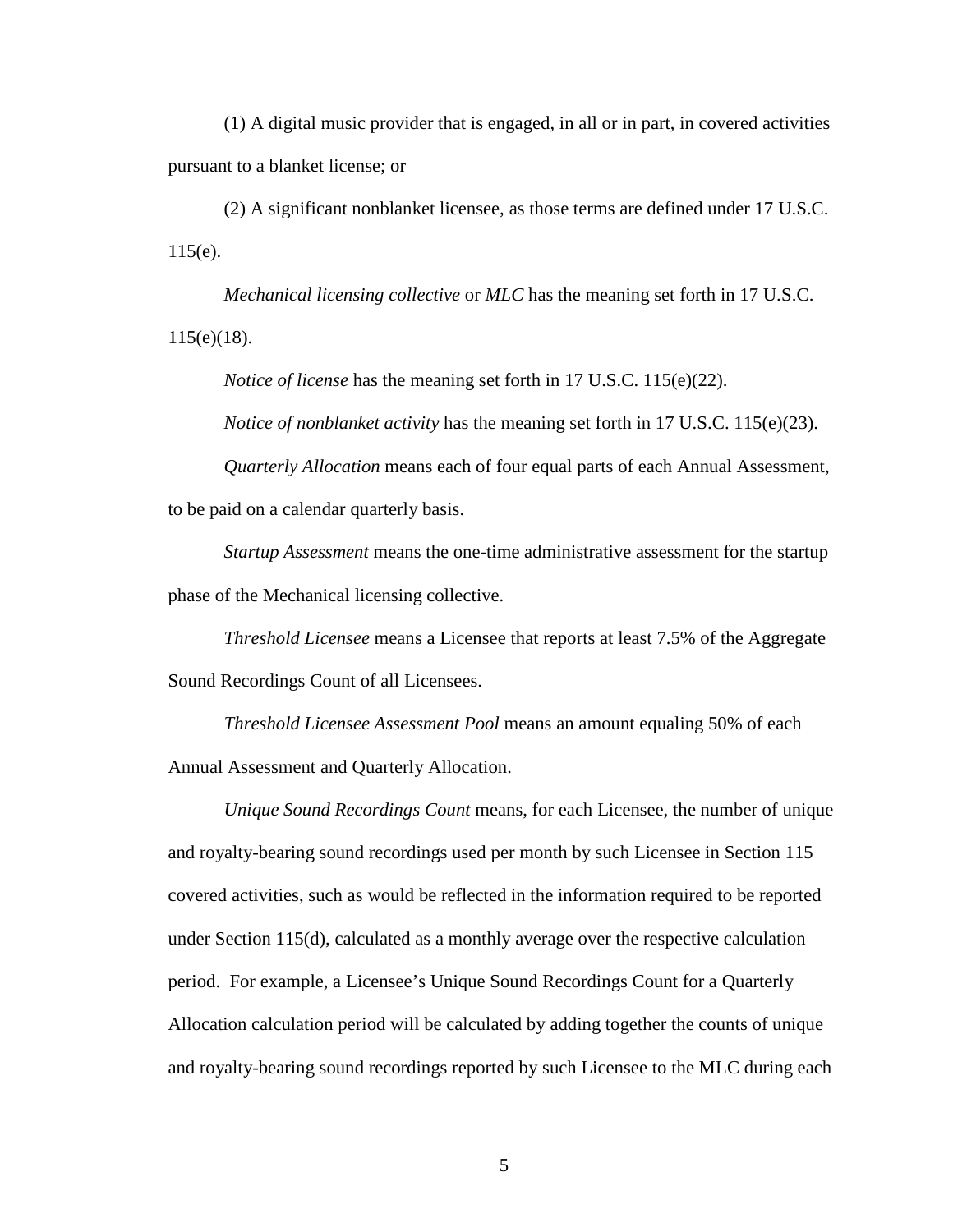month of that quarter, and dividing that sum by three. A Licensee's Unique Sound Recordings Count for an Annual Calculation Period will be calculated by adding together the counts of unique and royalty-bearing sound recordings reported by such Licensee to the MLC during each month of that twelve-month period, and dividing that sum by twelve. Within each month's usage reports from a particular Licensee, a sound recording reported multiple times with the same metadata would be counted as a single sound recording, and a sound recording reported multiple times each with different metadata would be counted multiple times, once for each reporting with new or different metadata.

## **§ 390.2 Amount of assessments.**

(a) *Startup Assessment.* The Startup Assessment shall be in the amount of \$33,500,000.

(b) *2021 Annual Assessment.* The Annual Assessment for the calendar year 2021 shall be in the amount of \$28,500,000.

(c) *Other Annual Assessments.* (1) For the calendar year 2022 and all subsequent years, the amount of the Annual Assessment will be automatically adjusted by increasing the amount of the Annual Assessment of the preceding calendar year by the lesser of:

(i) 3 percent; and

(ii) The percentage change in the ECI.

(2) The MLC shall publish notice on its website of each year's automatic

adjustment to the Annual Assessment. The Annual Assessment shall continue from year to year unless and until the Copyright Royalty Judges cause to be published an adjusted administrative assessment pursuant to 17 U.S.C.  $115(d)(7)(D)(iv)$  or (v).

#### **§ 390.3 Annual minimum fees.**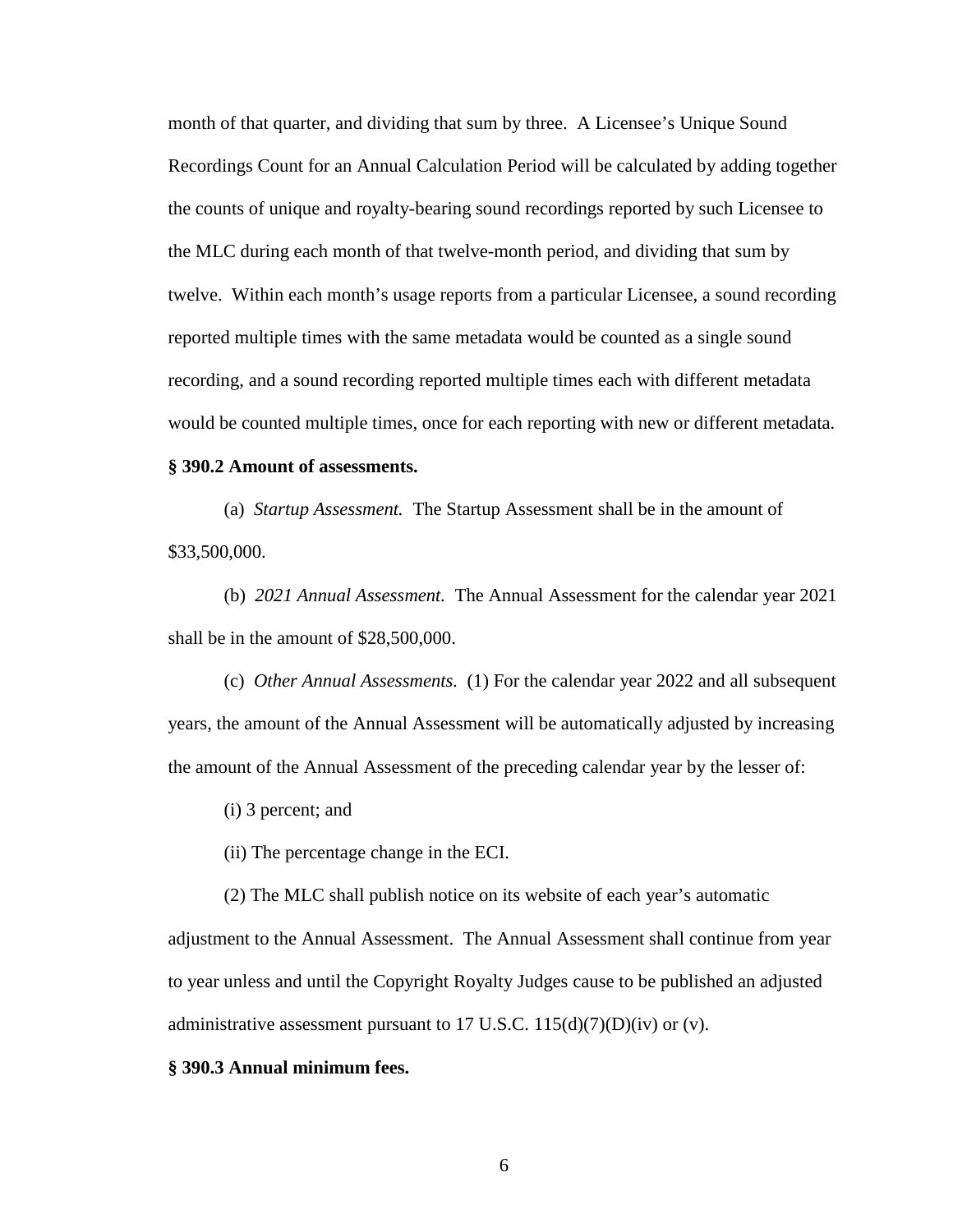(a) *Amount.* All Licensees shall pay the following annual minimum fee for each Annual Assessment period:

(1) For Licensees that have a Unique Sound Recordings Count of less than 5,000 during the relevant Annual Calculation Period, the annual minimum fee shall be \$5,000.

(2) For Licensees that have a Unique Sound Recordings Count of 5,000 or more during the relevant Annual Calculation Period, the annual minimum fee shall be \$60,000.

(b) *Annual Calculation Period*. The calculation period for annual minimum fees shall be the 12-month period that ends on the September 30th immediately preceding the start of the assessment period (*e*.*g.*, the annual minimum fee calculation period for the 2021 Annual Assessment shall be October 1, 2019 to September 30, 2020).

(c) *Calculation by Licensee certification (2021 and 2022)*--(1) *2021.* Each Licensee in operation on or before the license availability date shall submit to the MLC, accompanying its notice of license under Section  $115(d)(2)(A)$  or its notice of nonblanket activity under Section  $115(d)(6)(A)$  and no later than February 15, 2021, its Certified Minimum Fee Disclosure for the 2021 annual minimum fee (i.e., for the period from October 1, 2019 to September 30, 2020). Each Licensee shall submit the appropriate minimum fee (i.e., \$5,000 or \$60,000) for the 2021 Assessment simultaneously with its Certified Minimum Fee Disclosure.

(2) *2022.* Each Licensee shall submit to the MLC by November 1, 2021, a Certified Minimum Fee Disclosure for the 2022 Assessment, and shall pay the appropriate annual minimum fee by January 15, 2022.

(b) *Calculation by the MLC (2023 and subsequent years).* (1) Beginning with the 2023 Assessment and continuing in subsequent years, the MLC will calculate each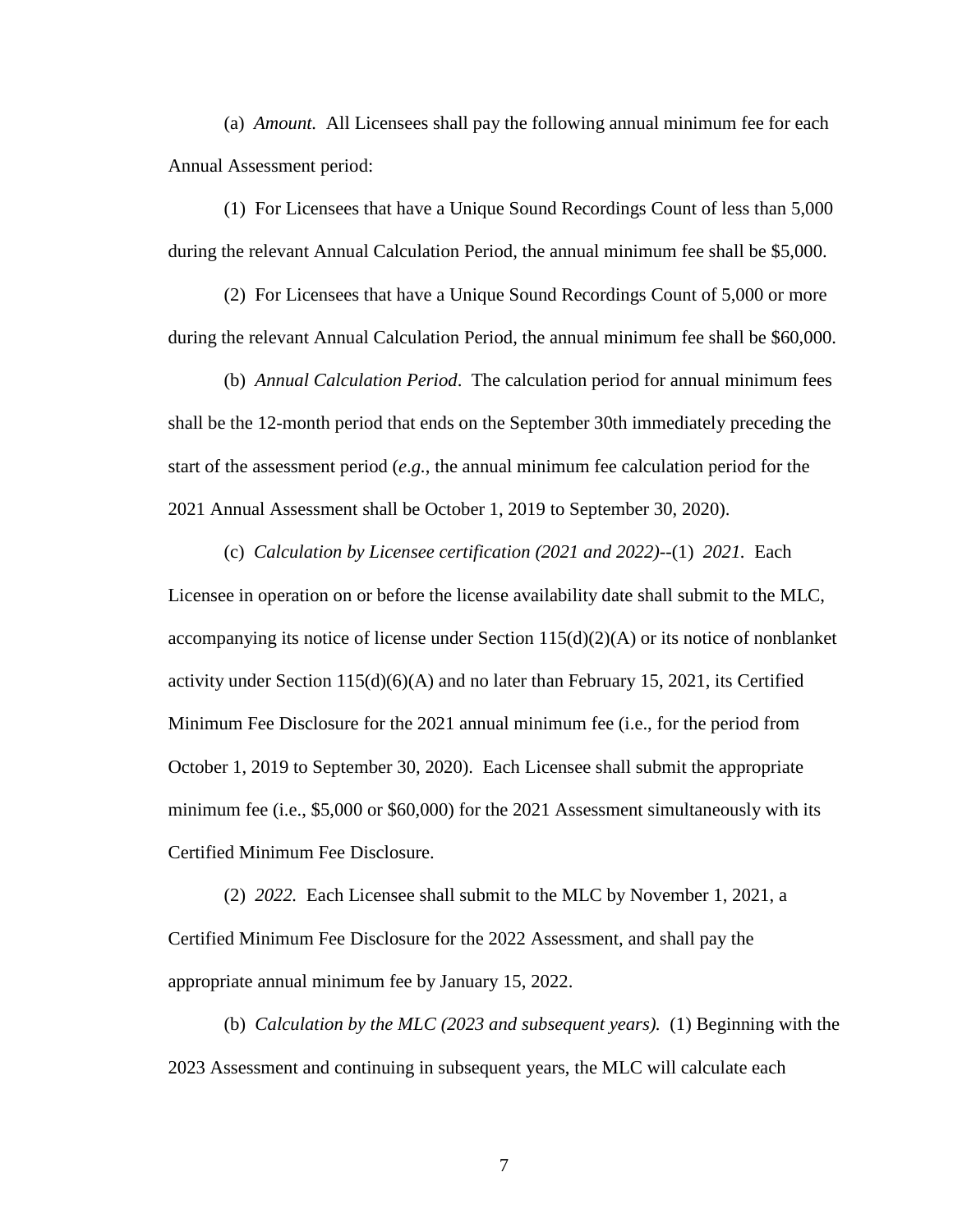Licensee's annual minimum fee based on usage reporting received from Licensees pursuant to Section 115(d)(4). The MLC shall send invoices for the appropriate annual minimum fee to each Licensee. Licensees shall pay the annual minimum fee invoices from the MLC by the later of:

(i) 30 days from receipt of the invoice from the MLC; or

(ii) January  $15<sup>th</sup>$  of the respective Annual Assessment year.

(2) Each Licensee in operation during any portion of an annual minimum fee calculation period shall pay the full amount of the respective annual minimum fee.

#### **§ 390.4 Annual Assessment allocation and payment.**

(a) *Allocation formula.* Each Annual Assessment shall be divided into four equal Quarterly Allocations, each of which shall be allocated and paid on a calendar quarterly basis. Each Quarterly Allocation shall be divided into two equal parts, allocated among Licensees according to the following formula:

(1) *All Licensee Assessment Pool.* The All Licensee Assessment Pool shall be allocated on a pro rata basis across all Licensees based on each Licensee's share of the Aggregate Sound Recordings Count.

(2) *Threshold Licensee Assessment Pool.* The Threshold Licensee Assessment Pool shall be allocated on a pro rata basis across Threshold Licensees based on each Threshold Licensee's share of the aggregate Unique Sound Recordings Counts of all Threshold Licensees.

(b) *Calculation periods and timing*. The calculation period for each Quarterly Allocation shall be the three-month period that ends three months prior to the start of the respective quarter, except that the calculation period for the Quarterly Allocation for the

8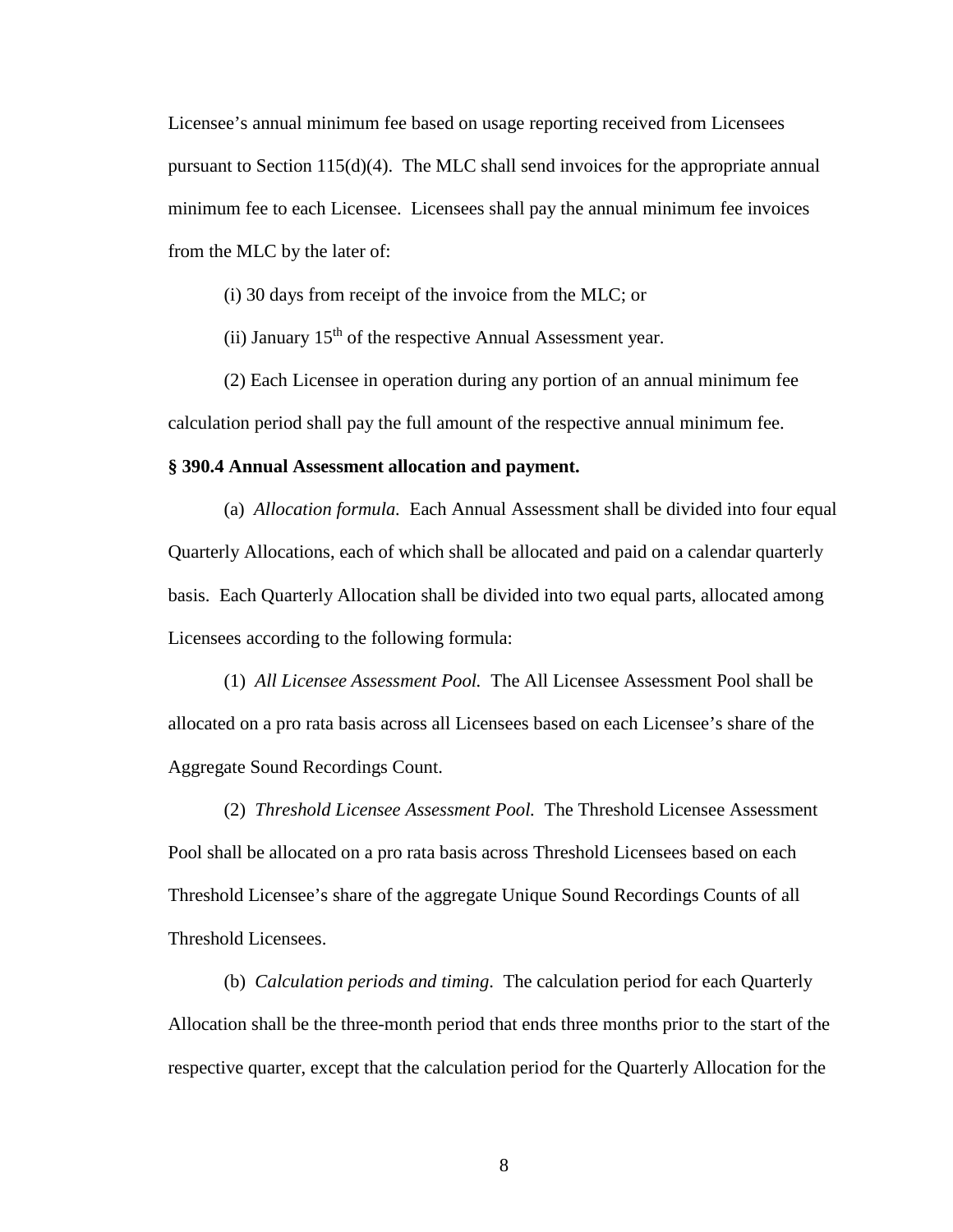first and second quarters of 2021 shall be the same as for the annual minimum fee for the 2021 Annual Assessment, and shall be calculated based upon the information provided in the Certified Minimum Fee Disclosures, as required hereunder. The MLC shall make all calculations for each respective period based upon the reporting for such period received from Licensees as of the time of calculation by the MLC, which calculation time shall not be earlier than the legal deadline for submission of reporting by Licensees for the respective period. In the event that a Licensee has not provided timely reporting for the respective calculation period at the time the MLC calculates a Quarterly Allocation, the MLC may instead, in its discretion, use the most recent reporting from that Licensee to determine that Licensee's Unique Sound Recordings Count, for the purposes of calculating the Quarterly Allocation.

(c) *Invoicing and payment of allocation*--(1) *Deadline for payment.* (i) Invoices from the MLC for Quarterly Allocation shares shall be payable pursuant to the MLC invoice, but no earlier than the later of:

(A) 30 days from receipt of the invoice from the MLC; or

(B) The first day of the next calendar quarter.

(ii) Invoices from the MLC to Licensees shall be deemed received on the business day after electronic transmission.

(2) *Format of invoices*. (i) The quarterly invoices issued by the MLC shall include at least the following information, where applicable:

(A) Invoice issuance date;

(B) Invoice payment due date;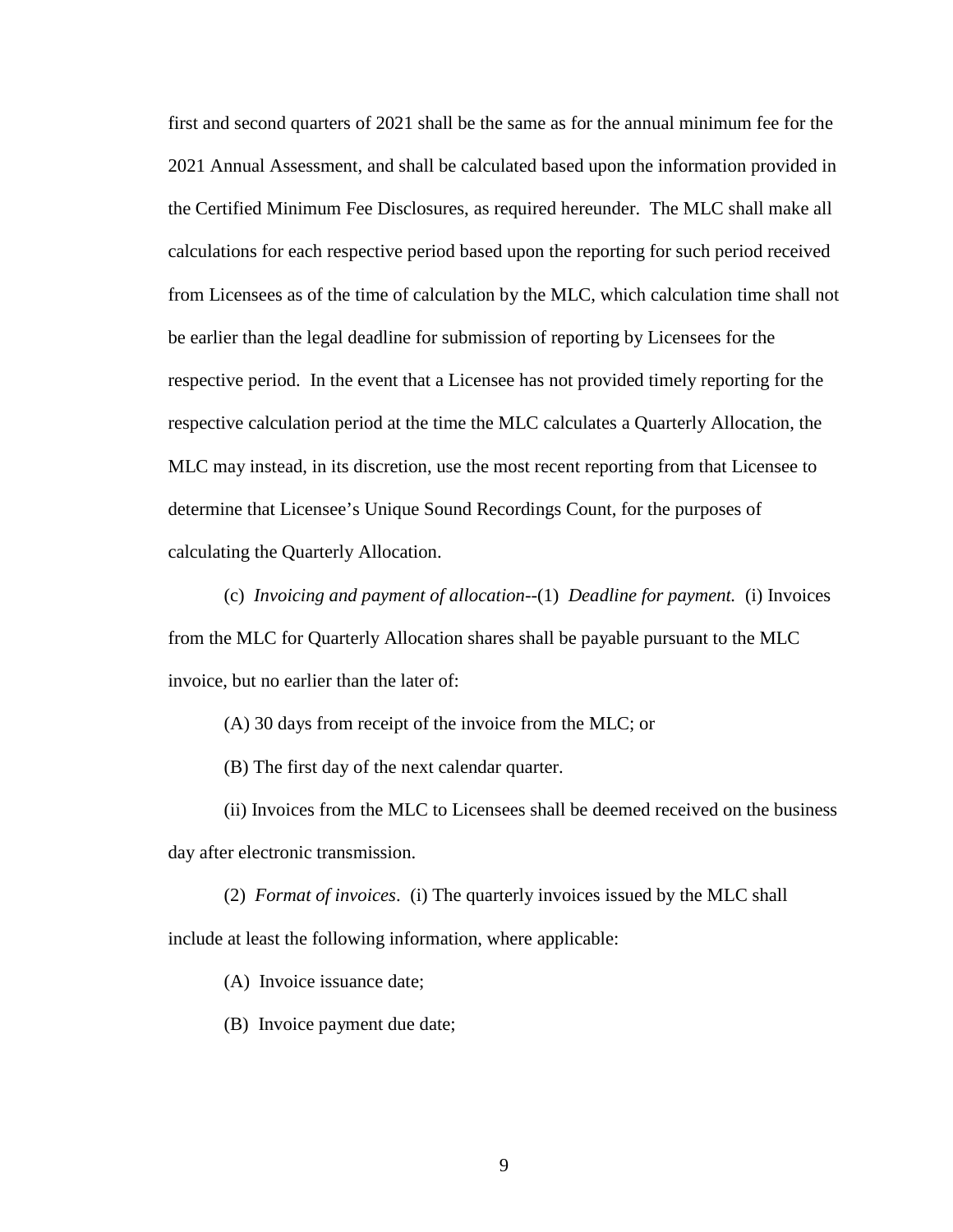(C) Amount owed, by share of All Licensee Assessment Pool and Threshold Licensee Assessment Pool;

(D) Allocation of Startup Assessment;

(E) Offset of minimum fee payment against quarterly assessment; and

(F) Amount of credit for un-recouped minimum fee.

(ii) Invoices issued as a result of an allocation adjustment shall include all of the information set forth in paragraphs  $(c)(2)(i)(A)$  through  $(F)$  of this section that may be relevant, as well as an explanation of the change from the prior invoices that are affected, and the reason(s) for the adjustment.

(d) *Late reporting*. The MLC shall promptly notify the DLC of any known Licensees who have not timely submitted reports of usage as required each month pursuant to Section 115(d) and associated regulations.

(e) *Recalculation of Allocated Assessment invoices*. The MLC may, in its discretion, recalculate allocations and adjust prior invoices, with the written consent of the DLC, within twelve months after the initial issuance of such invoices, in circumstances including, but not limited to, where new usage reporting is received or where a correction would alter one or more of any Licensee's Quarterly Allocation shares by at least 10%.

(f) *Recoupment of minimum fee*. Each Licensee's annual minimum fee will be offset against its Quarterly Allocation shares, and additional payment will not be due from a Licensee unless and until its total Quarterly Allocation shares exceed its annual minimum fee payment. To the extent that a Licensee's annual minimum fee exceeds that Licensee's Quarterly Allocation shares for a given Assessment period, the excess

10